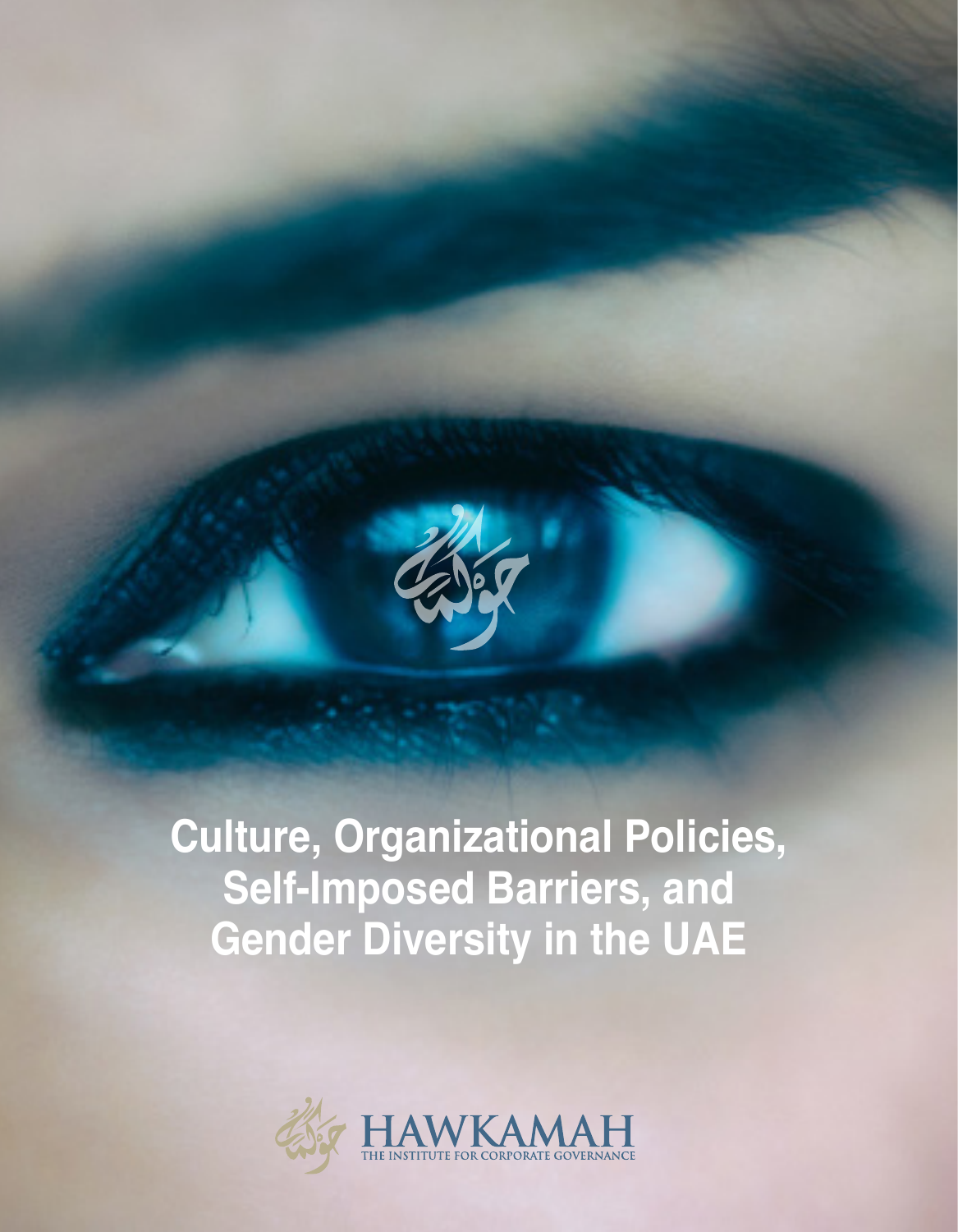### **Introduction**

This Report has been prepared by Hawkamah, The Institute for Corporate Governance. The report under-1 takes an analysis of the relationship between culture, organizational policies, self-imposed barriers and gender diversity in the United Arab Emirates (UAE). It aims to identify the main challenges for women entering the boardroom or leadership positions of listed companies. It also provides actionable recommendations to achieve and sustain gender equality in the region.

In the last few years, there has been a considerable increase in research globally on gender diversity in boardrooms and the board effectiveness as well as on the correlation between gender diversity and companies' performance. Regardless of where the research was conducted and the research methodology deployed, the findings have been similar: gender diversity matters to company performance. A more diverse board leads to better decision making and therefore to better corporate performance.

Yet gender diversity is gaining momentum rather slowly despite the efforts made by governments and regulators. Women representation on boards in many countries ranges from less than one percent to slightly over forty percent. Percentage of women in top management positions is also small; this matters as this is a natural entry point to boardrooms. If gender diversity has been proven to positively impact company and board performance, then why is it not happening? What are the barriers? What can be done to improve women representation on top management and boards? Do men and women view the issues, challenges and solutions differently?

Although the topic of female representation on boards is not a new, it has gained renewed traction in recent

years. In the US the first woman on board, Lettie Pate Whitehead, was appointed by the Coca-Cola-Compa-2 ny in 1934. The Research on women's under-representation on boards was firstly documented in 1977. 3 Research on closing this gender gap is no longer debating it on human rights merits, but on the societal and economic value derived from Gender Diversity and 4 diversity in general. As stated by the World Economic Forum, the most important determination of a country's competitiveness is its human talent, the skills and productivity of its workforce.

In the UAE, there are 511 board members in the companies listed on Dubai Financial Market (DFM) and 631 in the Abu Dhabi Stock Exchange (ADX) listed companies. The percentage of women directors is 1.9%.

Hawkamah conducted a survey in 2016 to produce a comprehensive study on the relationship between Culture, Organizational Policies, Self-Imposed Barriers, and Gender Diversity in the UAE. The prime focus was top management and boards. This study is based on a survey, which was distributed to all 160 listed companies in the UAE. The questionnaire was also sent to a group of large, non-listed companies. The survey targeted both genders. In total, 183 responses were received over a 3 months' period, June-August 2016 and out of these 129 responses were valid.

This report is structured in three sections. Part I contains information on the demographic details of the participants. Part II provides information about the challenges of gender diversity in cultural, organizational and self-imposed aspects. The Report concludes with possible solutions to close the gender gap in the Region.

Sources:

 $\overline{1}$ 

<sup>&</sup>lt;sup>1</sup> This Research was led by Dr. Ashraf Gamal El Din, CEO of Hawkamah and Sadia Ghauri-Malik, Research Department of Hawkamah. <sup>2</sup> http://www.infoplease.com/spot/womensfirsts2.html.

<sup>&</sup>lt;sup>3</sup> Burgess, Zena & Tharenou, Phyllis, "Women Board Directors: Characteristics of the Few", Journal of Business Ethics 37, 2002, p.113.

<sup>&</sup>lt;sup>4</sup> Bohnet, Gender equality: a nudge in the right direction, Financial Times, October 13, 2010.

World Economic Forum, "The Global Gender Gap Report", 2014. 5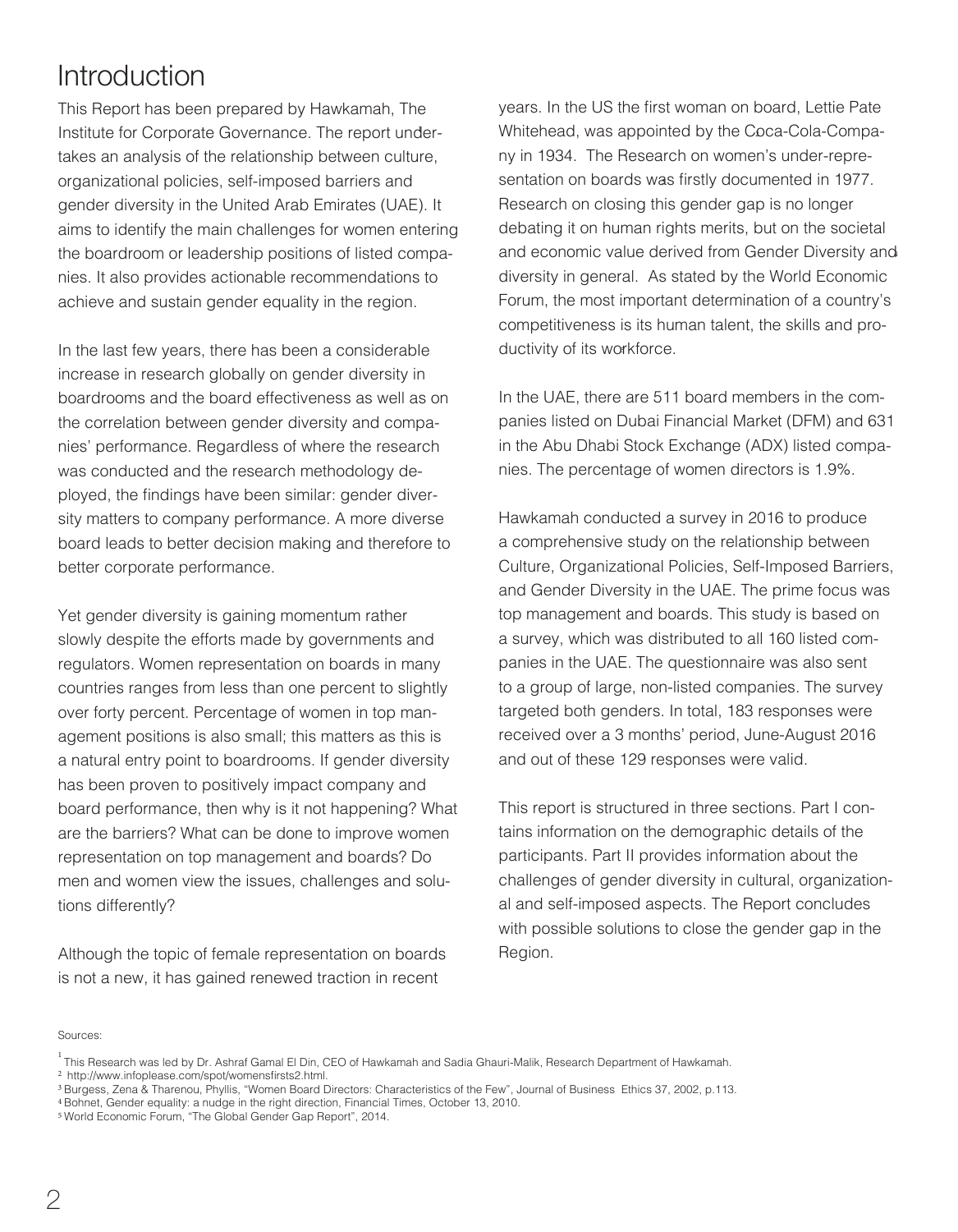### Executive Summary

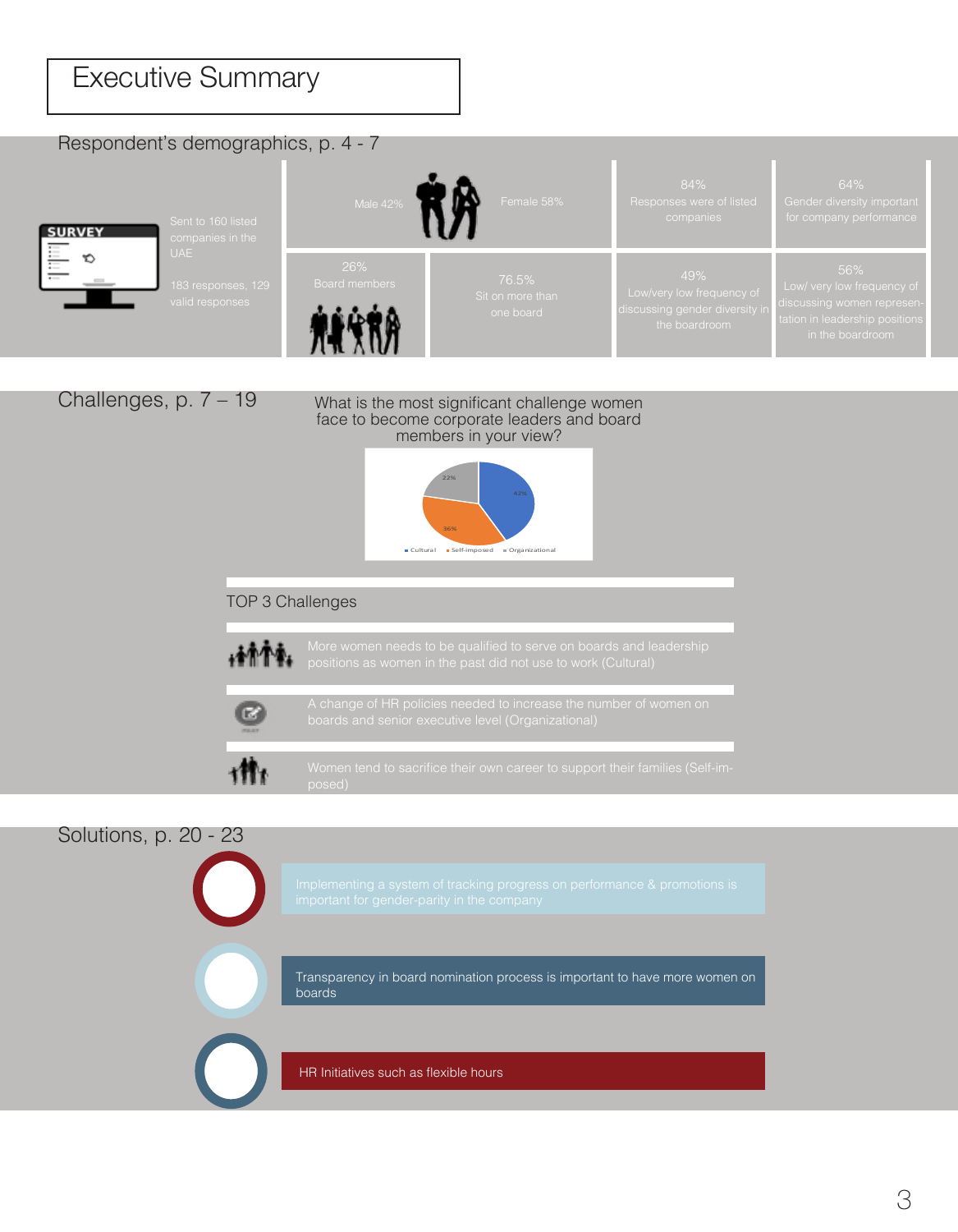## Part I: Respondent's demographics details

The research comprised a data set of 129, mostly from listed companies in the UAE stock exchanges. Fifty eight percent of the respondents were female and 42% men. The respondents consisted of board members, CEOs, c-suite as well as senior managers, particularly from legal and compliance departments. Among these the age group of 31 to 40 years was the highest represented, followed by the 41 to 50 year olds.

Out of these 129 responses only 20% of the respondents were sitting on more than one board. Board member holding more than one board position does by average hold two or three board seats.



Figure 3 Age group Figure 4 Majority ownership and listing of the company

In the UAE the total number of board members on listed companies amounts to 1142. Among these are 22 female board members. In other words, the percentage of female board members in the UAE is 1.9 %.<sup>6</sup>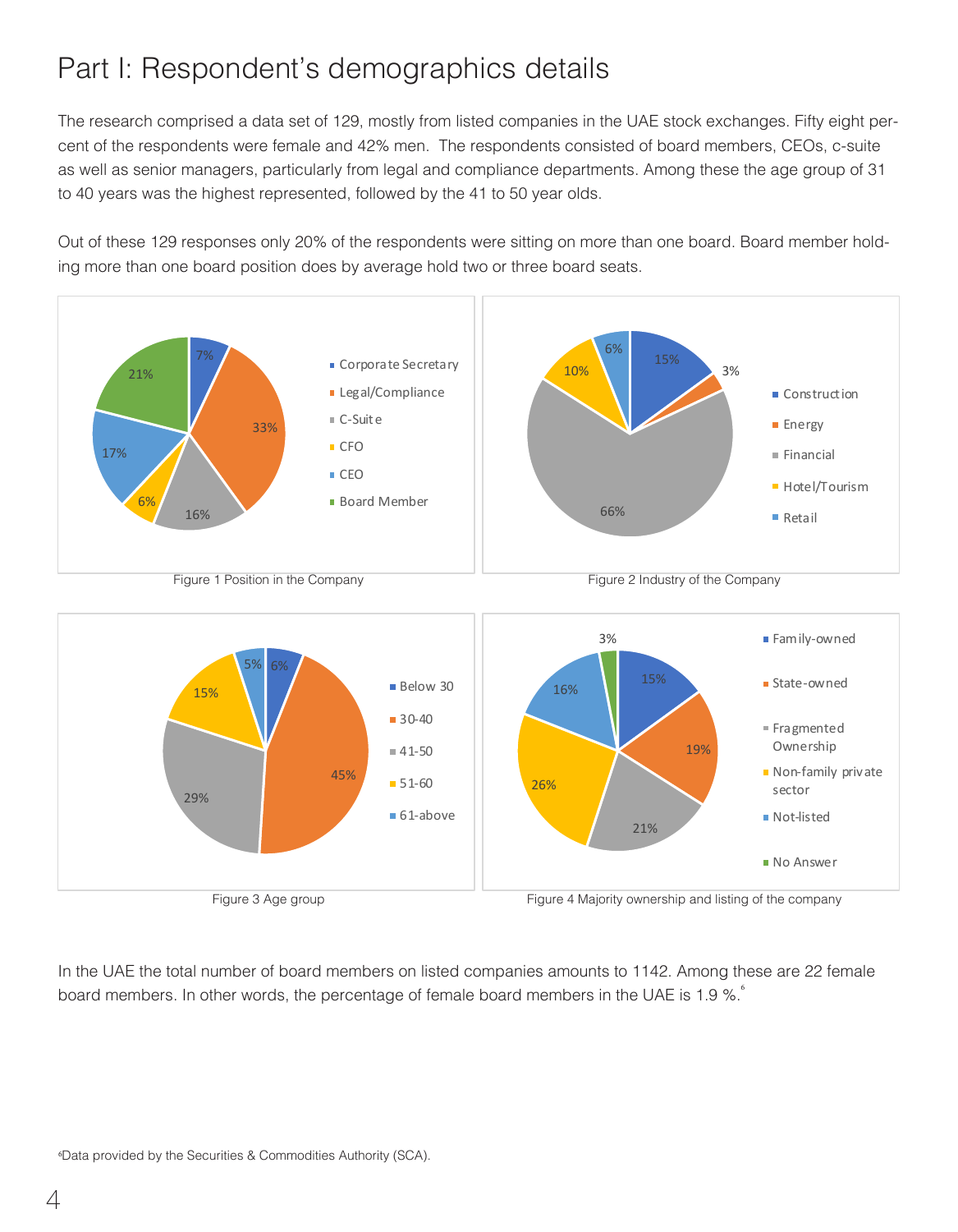

On the status of female top executives in the companies, 53% of the respondents companies had an overall approximate percentage of female top executives of less than 10%. Only 10% of the respondents reported an approximate percentage of female top executives of more than 50% in their companies.



On the issue of their appointment to a board, only 4% of the respondents said that they were approached by a headhunter for the role, 7% applied themselves, and 14% said their appointment came through their network. Interestingly, 48% chose not to answer this question.

The great majority of respondents view gender diversity as either very important or important. Despite this, 64 % of the respondents reported an increase in the number of women serving on their boards compared to their previous board.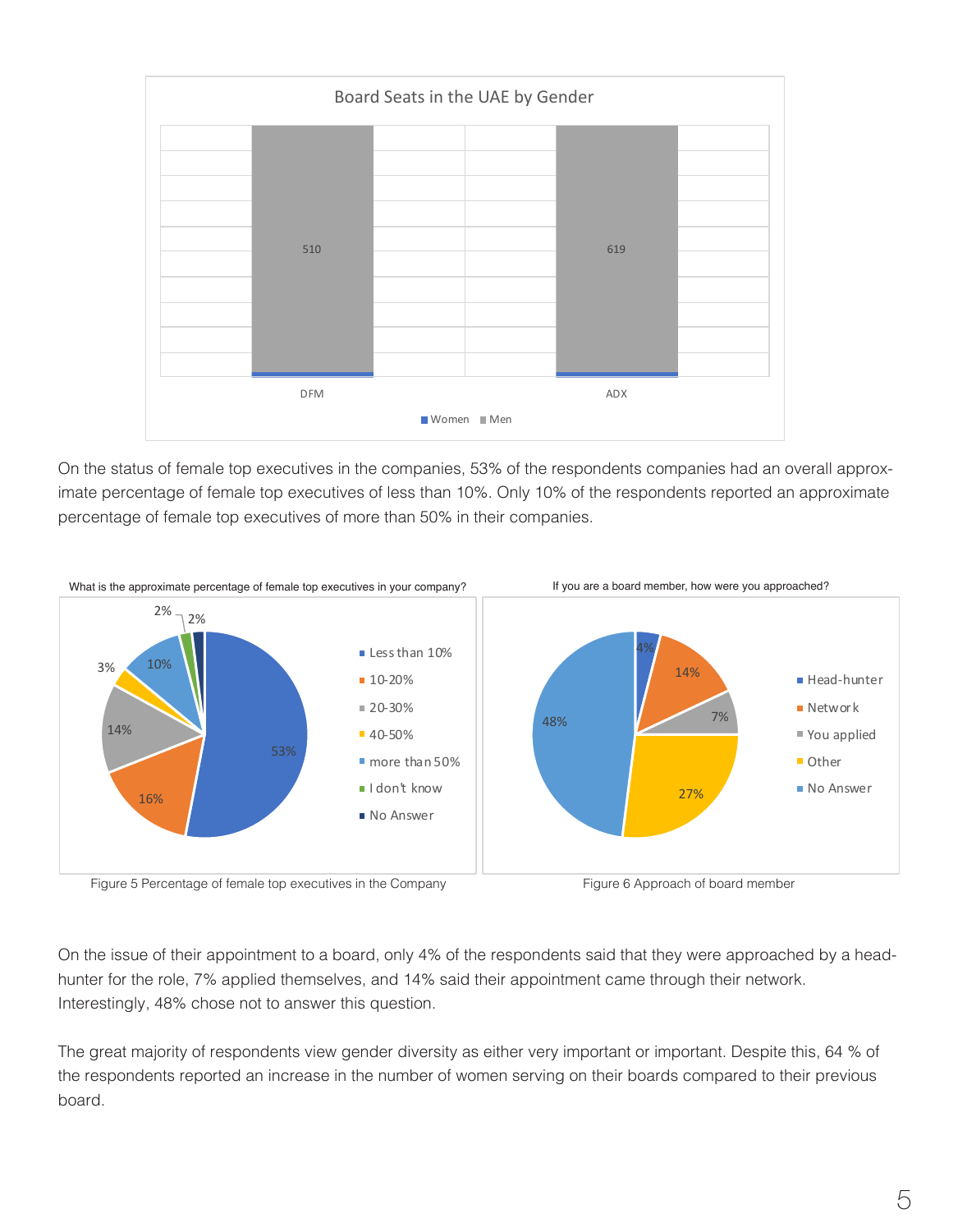





How is gender diversity important for your company performance?



Interestingly, despite a high resonance on the importance of gender diversity in their companies, the frequency of discussing gender diversity in the boardroom remains low. The respondents marked it as very high only in 4% of the responses, 17% as high and 29% as sometimes discussed. 49% marked the discussion of gender diversity in their boardroom still as low or even very low. Whereas the frequency of board discussion on women representation in leadership positions similarly is reported with 7% as very high, 19% as high. Still 44% reported the frequency as low/ very low.



Frequency of Discussing Gender Diversity in the Boardroom Frequency of discussing women representatioin in leadership positions in the boardrooms



Figure 9 Frequency of discussing gender diversity

Figure 10 Frequency of discussing women representation in leadership positions in the boardroom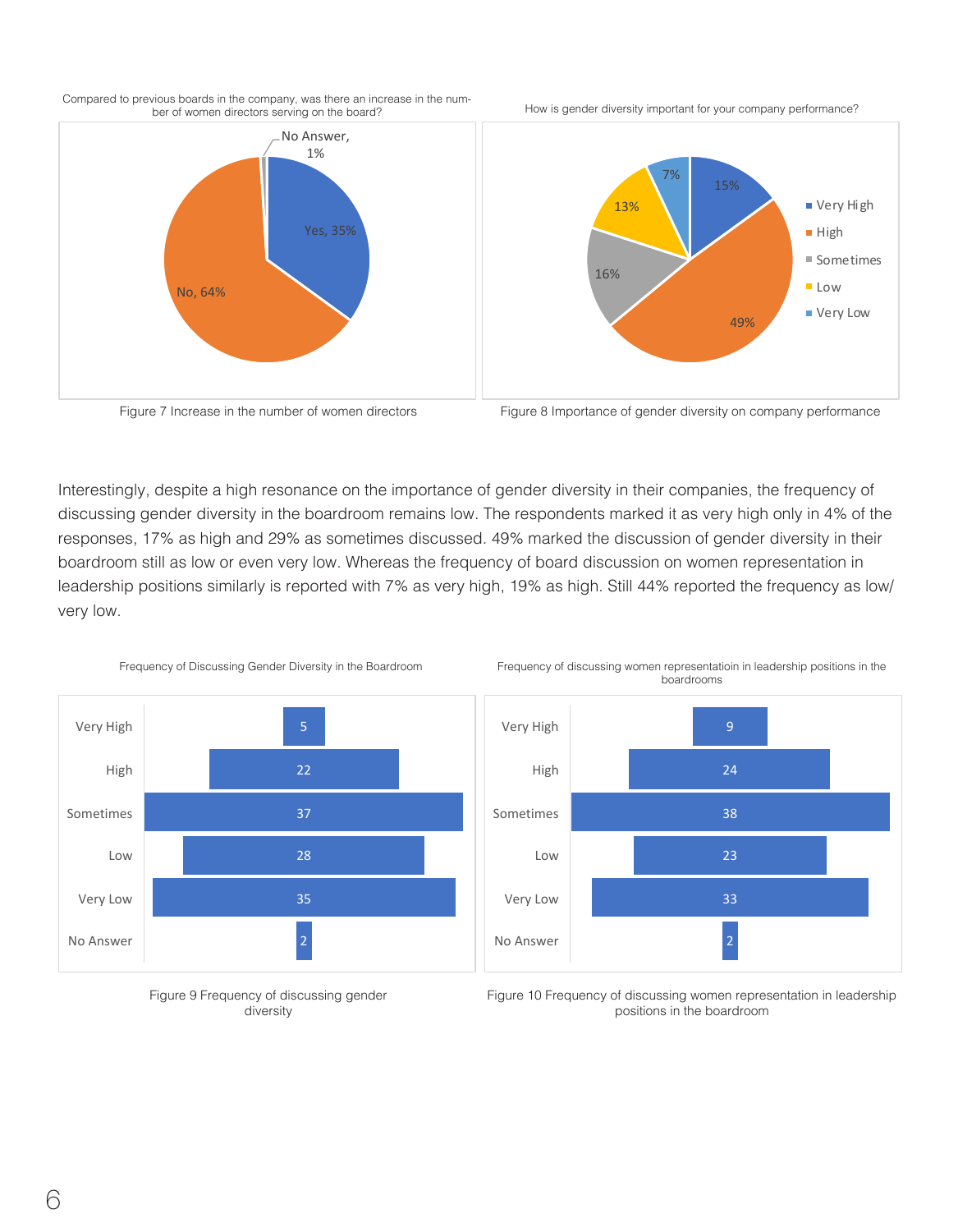What is the level of gender neutral work policies in your company?



Figure 11 Level of gender-neutral work policies in the company

# Part II: Challenges

#### 1. Cultural Challenges

In the second part of the Research, Hawkamah focused on the cultural challenges for women accessing the board or leadership positions.

In general, the respondents identified a lack of maternal support and missing work-home balance, housewife stereotypes and the lack of confidence as major cultural challenges.

On the question, of whether the culture in the society makes it difficult for women to occupy leadership positions in listed companies, 11% of the respondents strongly agreed, 36% agreed, while only 8% strongly disagreed.

On the contrary, 11% strongly disagreed on the existence of an equal access of men and women to senior management/ leadership positions in listed companies; 29% disagreed. Coincidently 11% strongly agreed and 27% agreed on the equal access of leadership positions to men and women.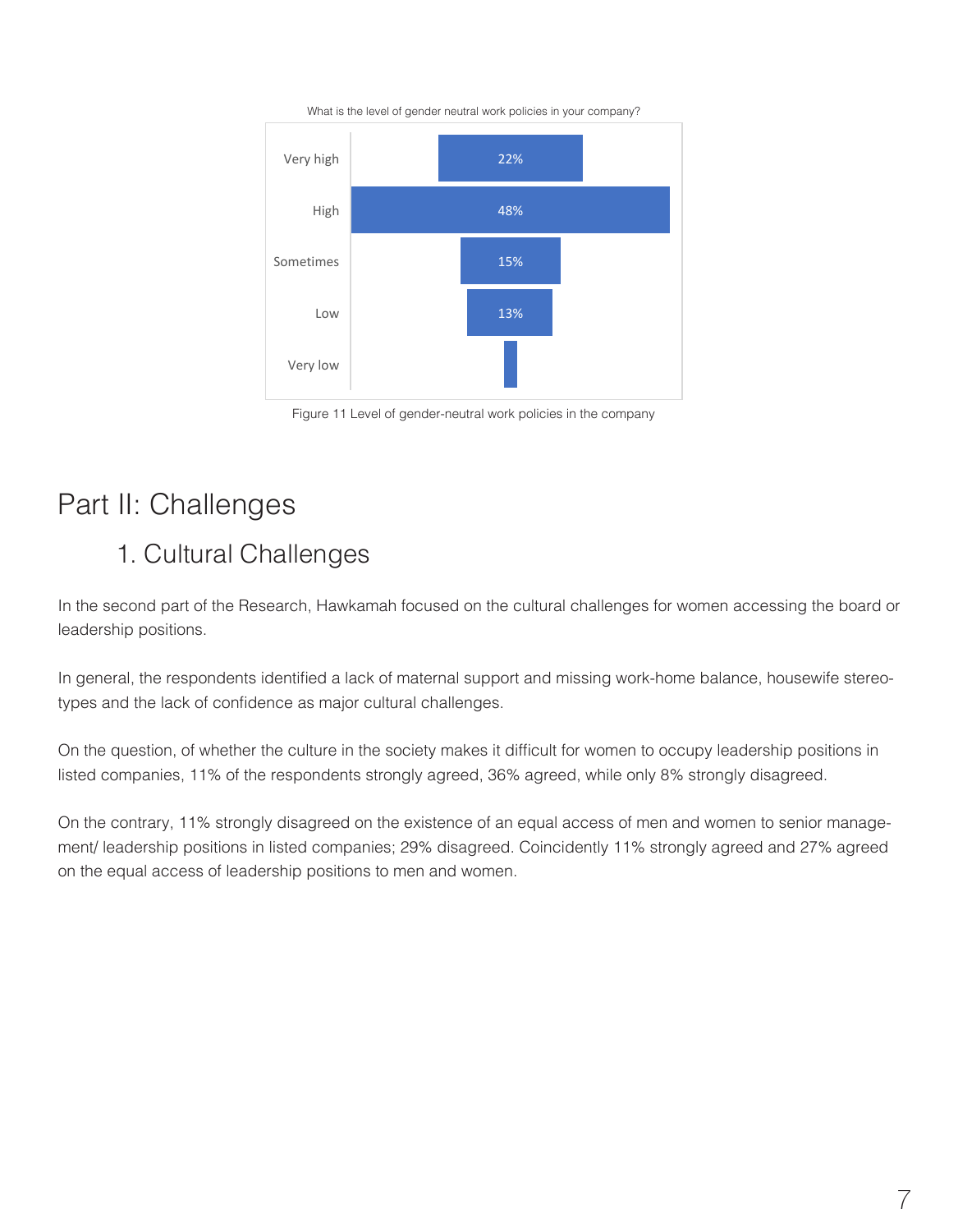The culture in the society makes it difficult for women to occuply leadership positions in listed companies

Senior management/leadership positions in listed companies are equally accessible to men & women





Most of the respondents did not believe that the presence of both men and women in business meetings and boardrooms prevents women from giving their opinion and be active in discussions. So there is no cultural barrier in this point.



Figure 14 Presence of both gender

66% of the respondents do not see cultural bias against working mothers in their companies, while 47% believe that stereotypes about the roles of women in the society do not make it easier for women to be top executive or a board member.

On the contrary 20% still see cultural bias against working mothers in their companies.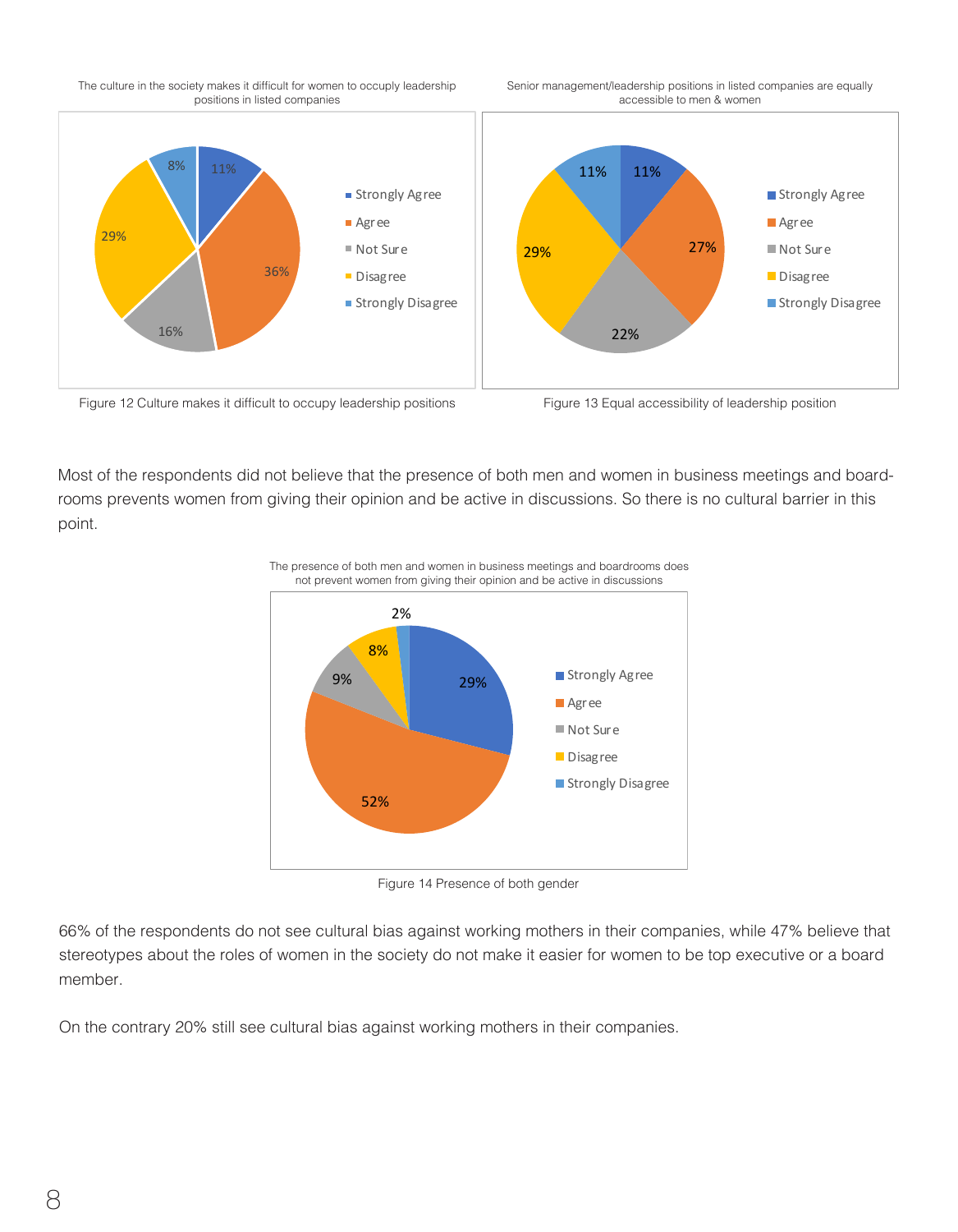

I see cultural bias against working mothers in our company



Another cultural challenge seen by 30% of the respondents is the difference made between men and women in regard to international experience as men are given more chances to travel and gain international experience while 51% of the respondents disagreed with this.



The company gives men more chances to travel and gain international experience than women.

Figure 17 International experience

Another cultural aspect which needs to be considered in today's development in gender parity in boardrooms is the fact that traditionally women in the past did not contribute in the workforce, so we need to qualify more women to serve on boards and leadership positions. Although 42% of the respondents think that many women do simply not aspire to be board members or leaders in the company.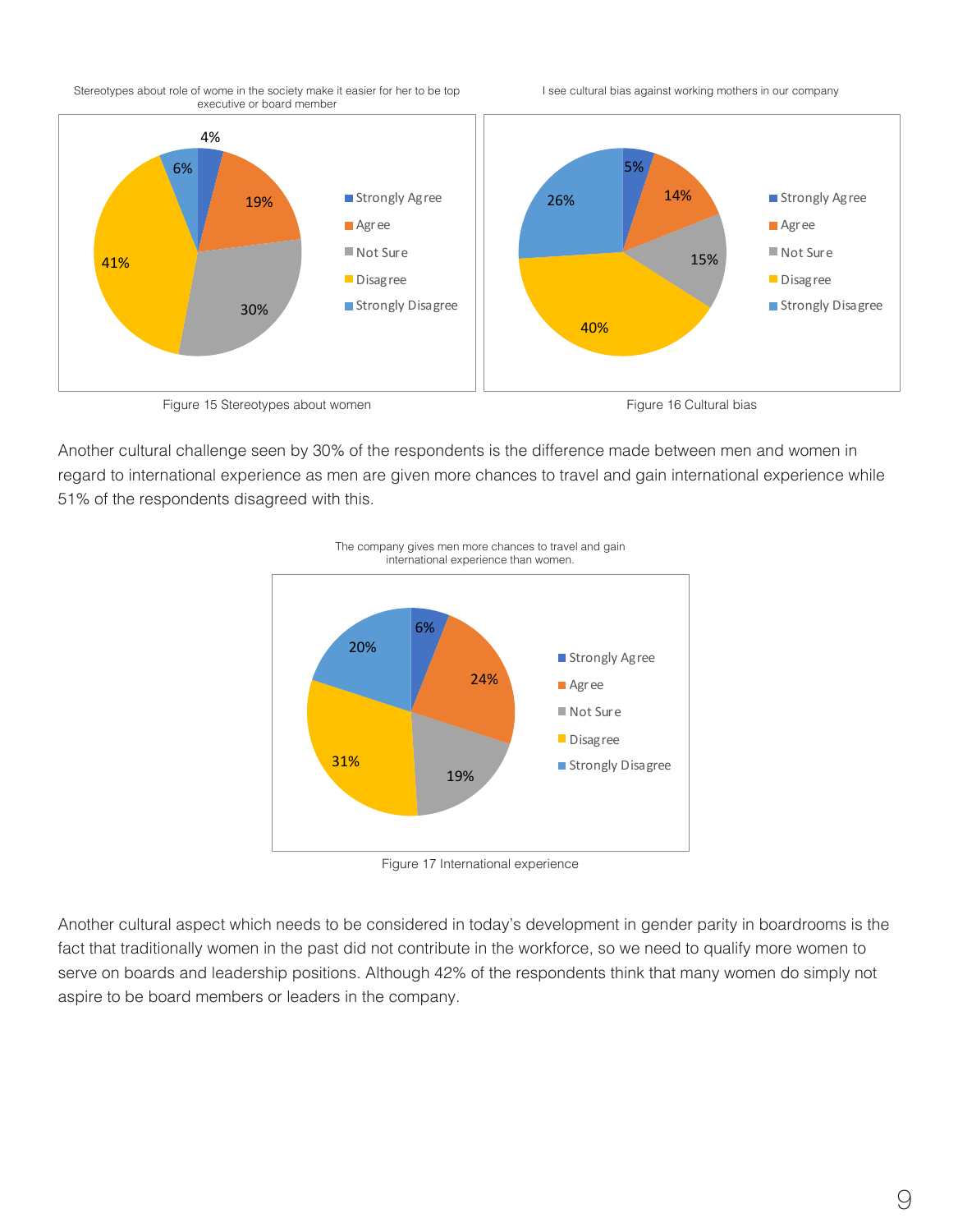





#### 2. Organizational Challenges

The third part comprises the aspects of organizational challenges.

The great majority of respondents held the view that women are less likely to advance to top management positions because they face greater barriers to career advancement than men.



Figure 20 Women face greater barriers

It is sometimes suggested that women are more drawn to degree subjects at university which are not conducive to career advancement at the corporate level. Most of the respondents disagreed with this view.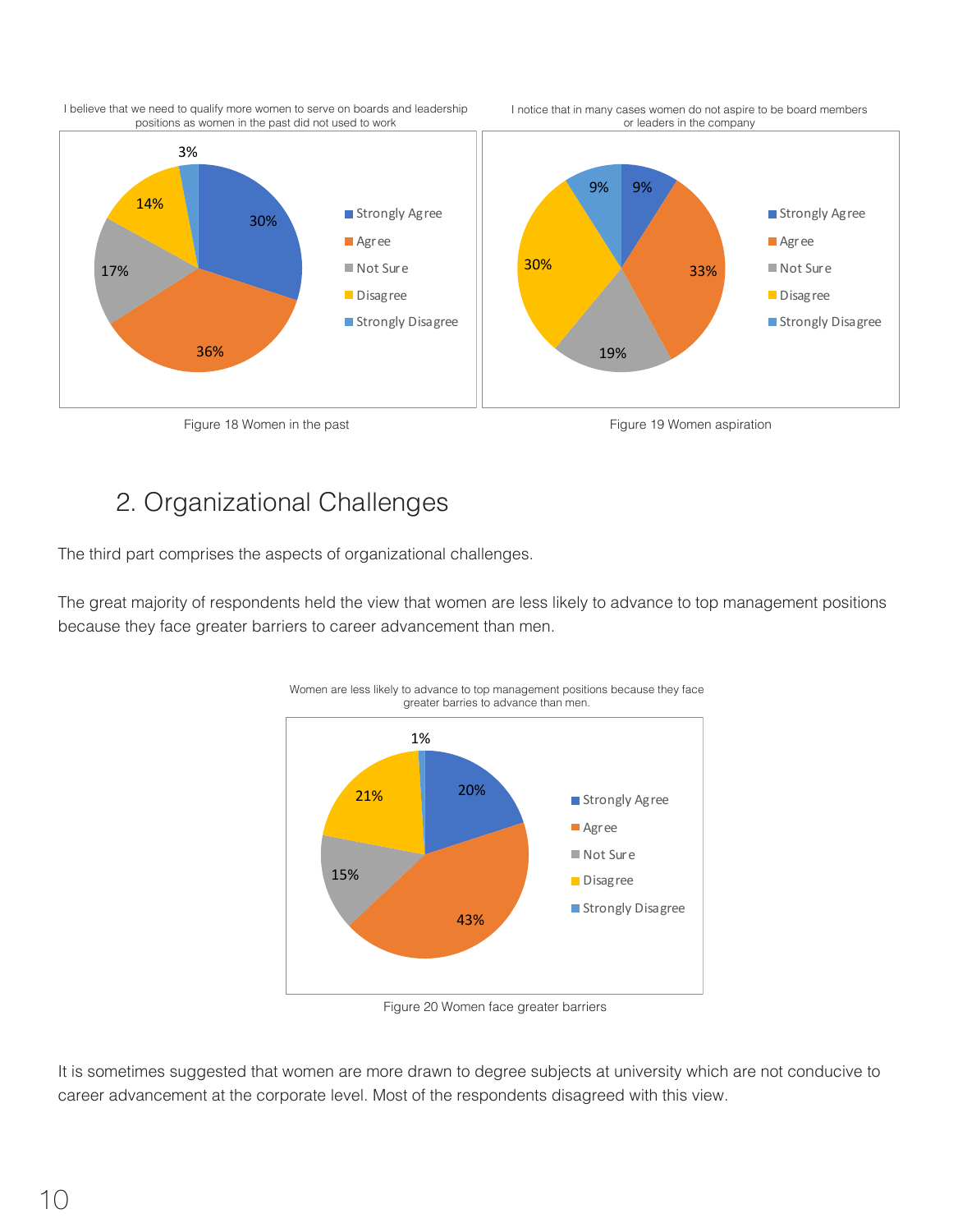



Figure 21 Study subjects

Indeed, the research shows that the respondents do not see any barriers due to lack of organizational skills. The overwhelming majority of respondents felt that women possess the same levels of knowledge (87%), experience (81%) and skills (83%) as men to deal with work pressures as corporate leaders.

Yet, a majority of 63% agreed that women have to work harder than men to prove themselves in the workplace.

One main barrier for women could be seen in the lack of existing networks. Our survey found out that 12% strongly agreed, 34% agreed on the point that women lack supportive initiatives and networks such as mentorships and role models to become top executives. Only 7% strongly disagreed while 31% disagreed.



Figure 22 Initiatives & networks **Figure 23 Level of access** Figure 23 Level of access

Despite lacking networks, the respondents felt in general that men and women have the same level of access to information in the company.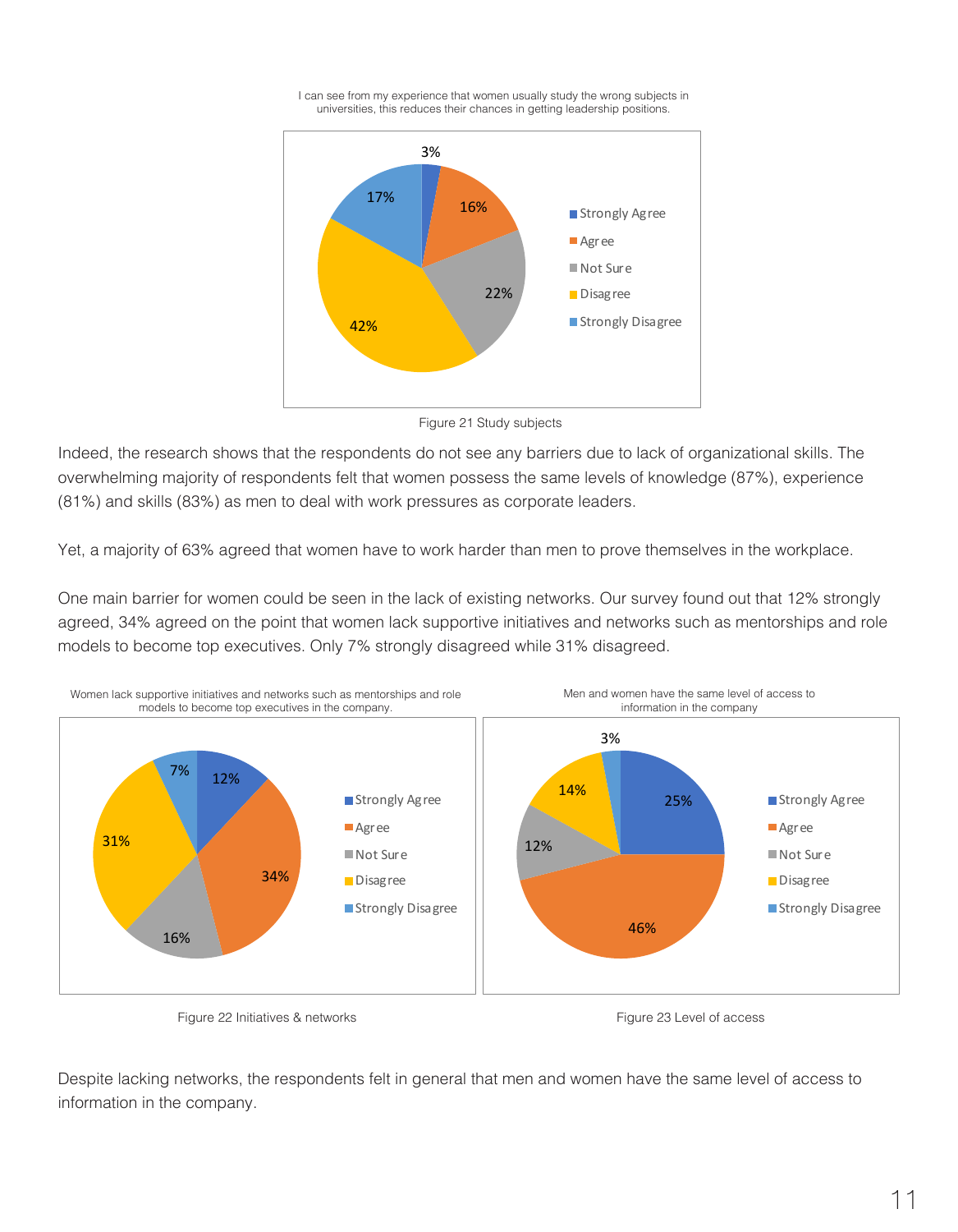

Men and women have the same level of skills to deal with work pressures as corporate leaders





Men and women have the same level of knowledge to deal with work pressures as corporate leaders

Figure 26 Same level of knowledge

When asked about the differences on strategic vision between men and women, the respondents were discordant. While 11% strongly agreed and 26% agreed that women have a better strategic vision, 22% disagreed and 5% strongly disagreed.



Figure 27 Women work harder than men Figure 27 Women work harder than men Figure 28 Strategic Vision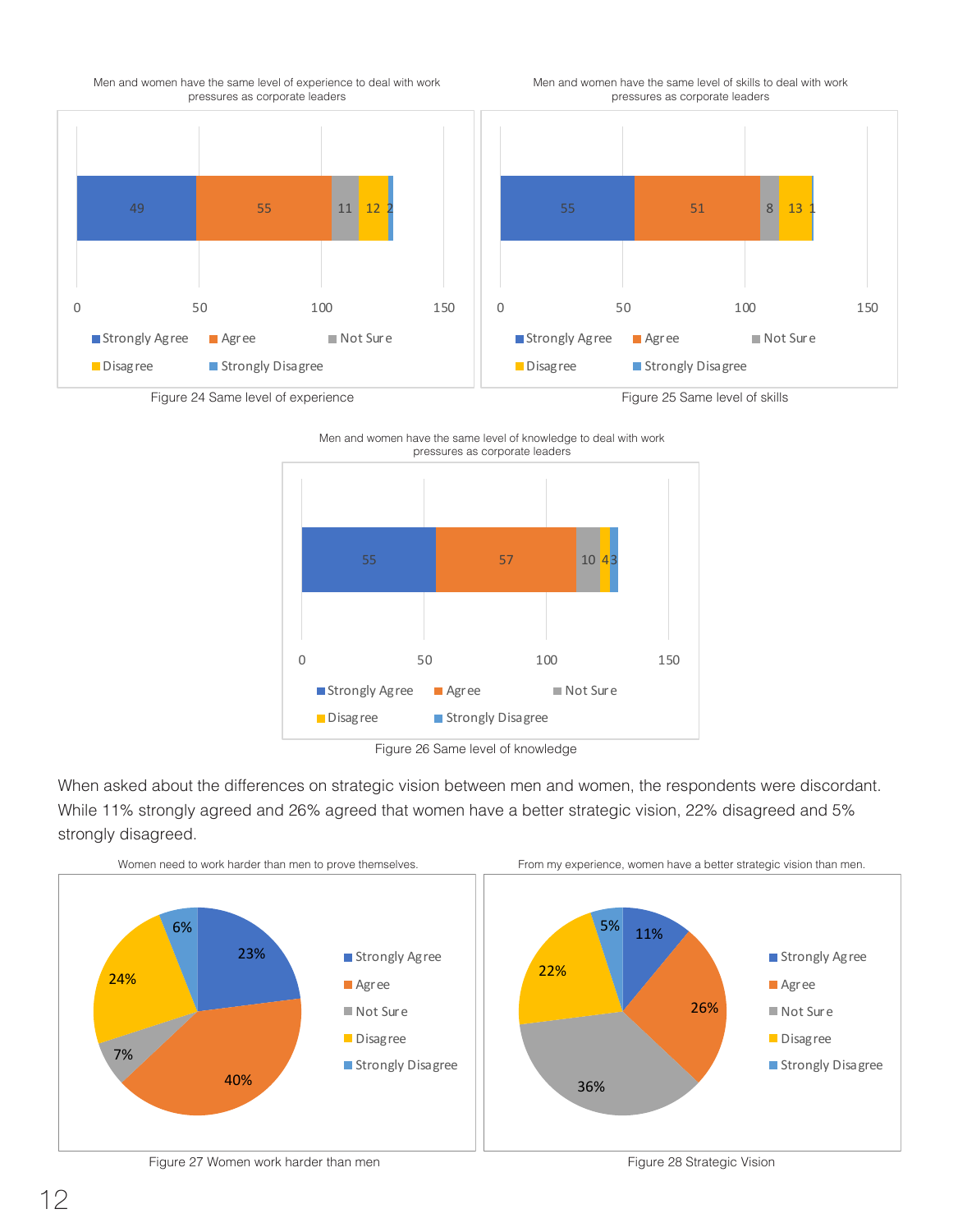One of the main challenges women face according to the research results are missing human resource policies. Policies such as flexible work timings and the ability to work from home could lead to a higher female participation. In the workforce 23% of the respondents agreed strongly, and 52% agreed to this survey question.



3. Self-imposed challenges

Within the self-imposed challenges Hawkamah analyzed the deficiencies of women becoming board members or senior executives.

5% of the respondents strongly agreed that women feel they lack experience to become board members. While 35% of the respondents agreed on this, 24% disagreed and 9% even strongly disagreed.

24% of the respondents see a self-imposed challenge in the fact that women feel they lack the independent mindedness needed to be top executive. 2% even more strongly agree to this. While 34% disagree and 12% strongly disagree on this statement.

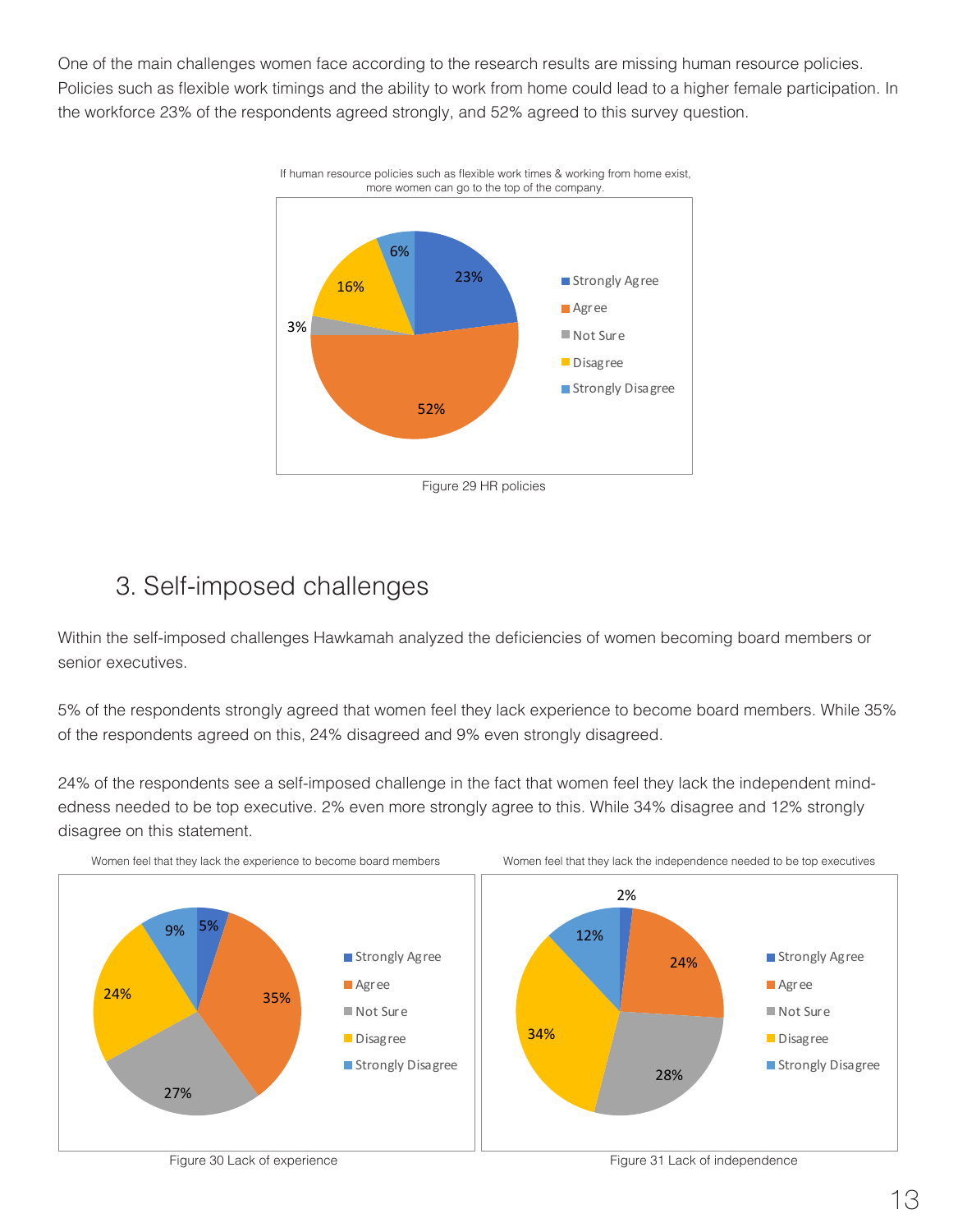Furthermore, 23% agree that women feel that they lack qualifications to be board members. Although 41% disagreed on this as a self-imposed barrier and 18% strongly disagreed.

Women feel that they lack qualifications to be board members Women believe that men have more skills to become members of



Figure 32 Lack of qualifications Figure 33 More skills to become senior management

Another self-imposed challenge can be the insecurity of women becoming a board member or senior executive. This insecurity can have various reasons.

One hypothesis tested was whether women believe that men have better skills for senior management and board positions than women. On this 41% disagreed and 19% even strongly disagreed, while on the other hand 18% agreed and 3% strongly agreed.

Another thesis tested was the insecurity due to a mixed gender environment. The majority with 45% disagreed whether women could be too shy to speak to high ranks or more experienced members.



Women become insecure in a mixed gender environment.

Figure 34 Mixed environment

Women's reluctance to be in the spotlight could be seen as another self-imposed barrier or women's unwillingness to take high profile projects for fear of pressure and stress. Also as women may have reservations about becoming corporate leaders for the fear of not being able to balance family & work commitments.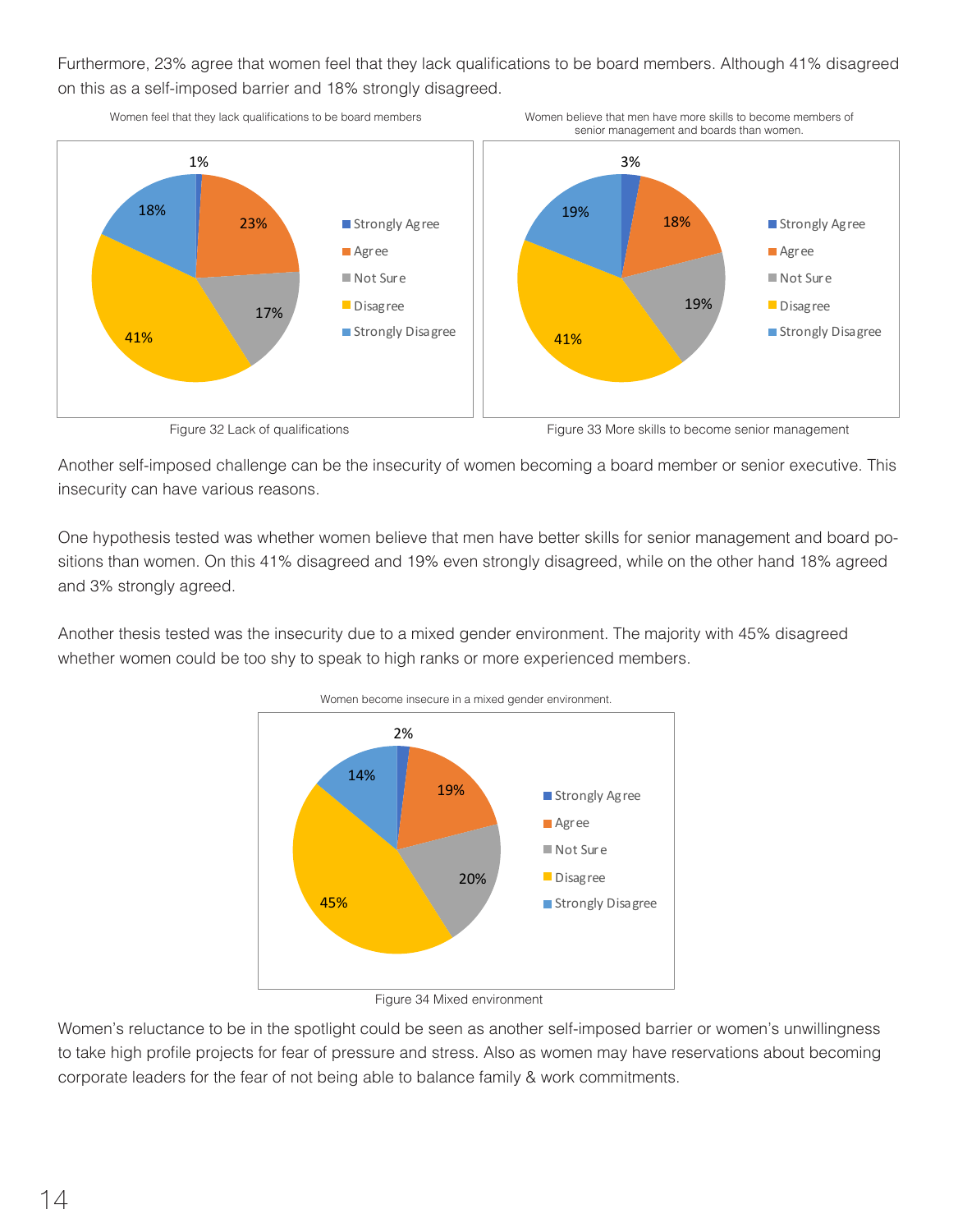

Women do not want to take high profile projects as they fear the pressure and stress



Women have reservations becoming members of senior management Women fear not being able to balance family & work commitments



Figure 37 Reservations becoming senior manager Figure 38 Balance family & work

Within the self-imposed challenges one main driver for women for not aspiring to board membership could be their family focus. 64% of the respondents agree that women tend to sacrifice their own careers to support their partners' careers. 78% agreed that women tend to sacrifice their own career to support their families.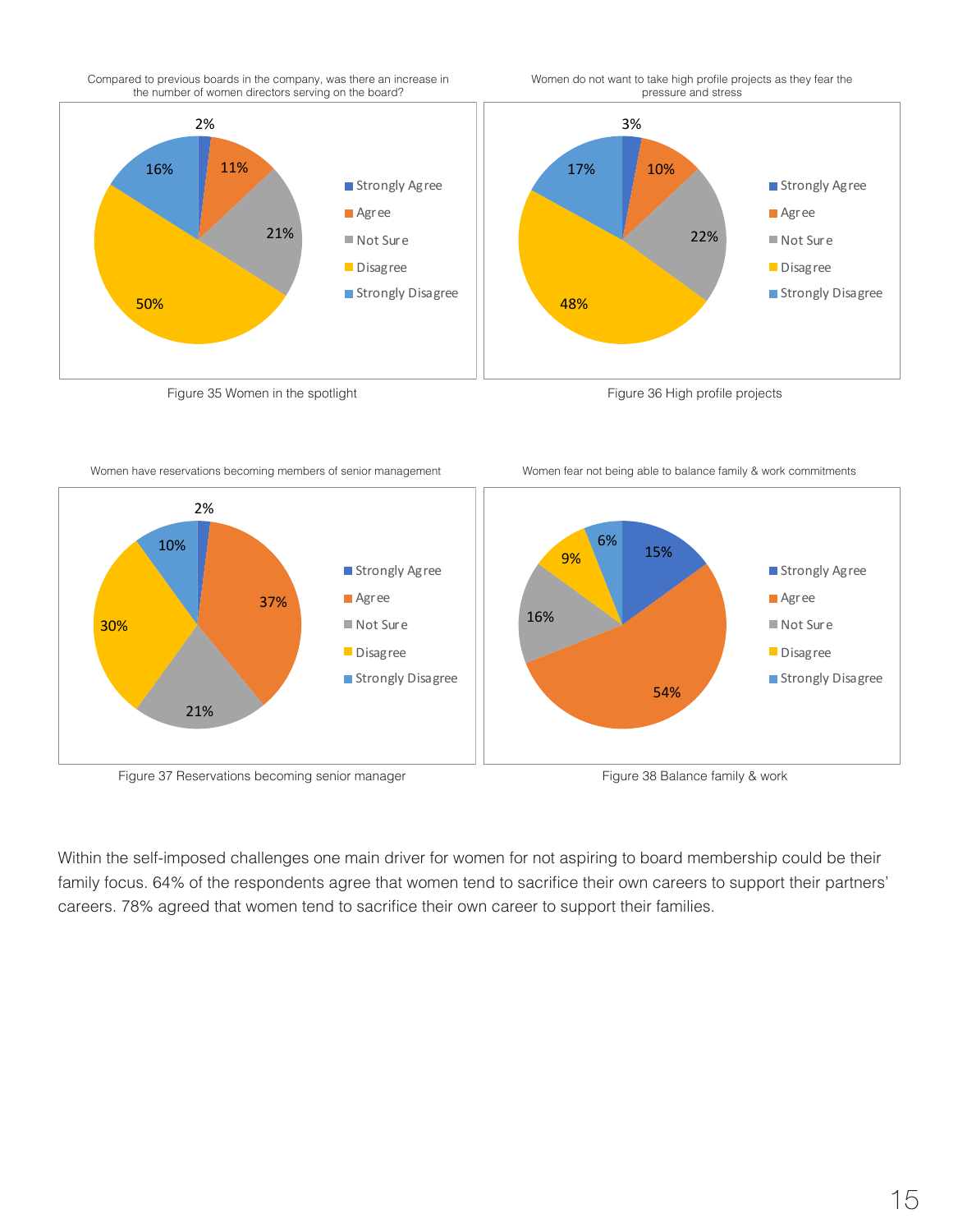Women tend to sacrifice their own career to support their partners career Women tend to sacrifice their own career to support their families







24% of the respondents agreed that women are less oriented towards achievement and power than men. 36% disagreed on this statement and 16% strongly disagreed. Roughly an equal number of respondents agreed and disagreed on whether women are underselling their experiences and capabilities.



Figure 41 Achievement & power **Figure 42 Underselling experience** Figure 42 Underselling experience

Another main self-imposed challenge is that women tend to be more careful than men in not making mistakes.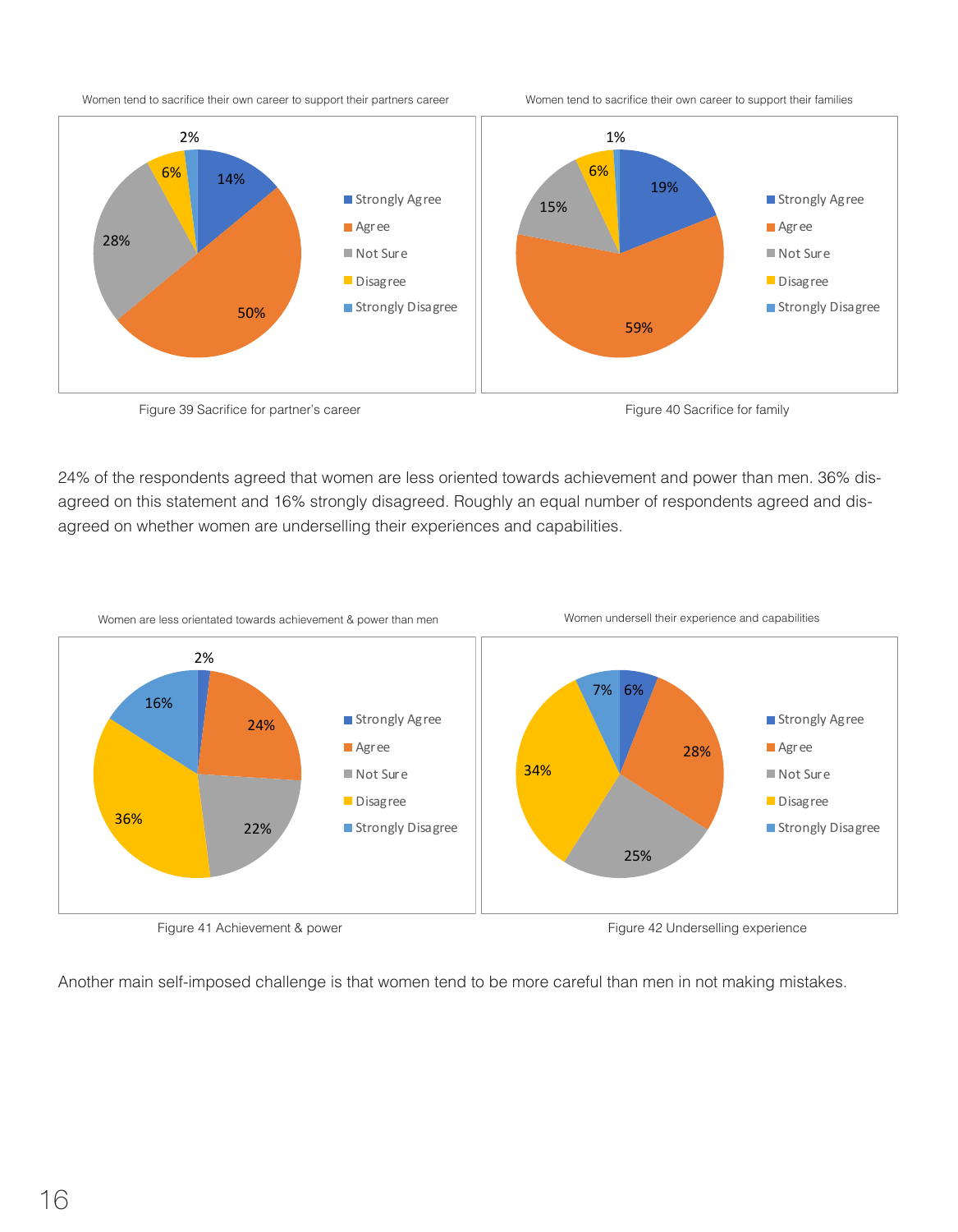



The self-imposed challenge variable of women not wanting to be in the spotlight could not be validated with 66% disagreeing votes.

The same goes for the statement that women do not want to take high profile projects as they fear the pressure and stress.



Figure 45 High profile projects Figure 46 Women match in top positions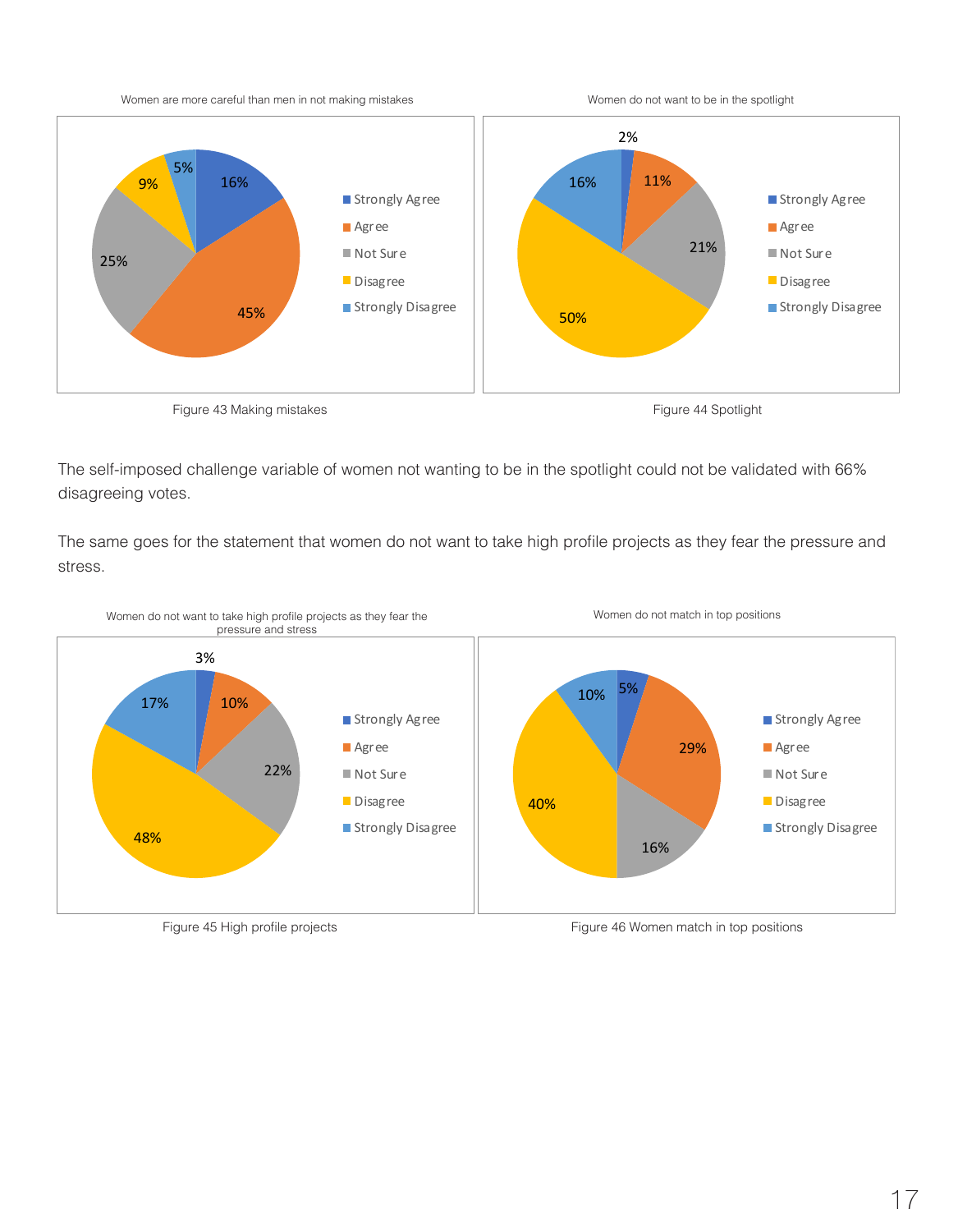



#### 4. Summary of Challenges

What is the most significant challenge women face to become corporate leaders and board members in your view?



The respondents reported that the culture in the society makes it difficult for women to occupy leadership positions in listed companies. Regarding the organizational challenges, 81% believe that men and women have the same level of experience to deal with work pressures as corporate leaders, 83% believe that men and women have the same level of skills to deal work pressures as corporate leaders and even 87% of the respondents believe that men and women have the same level of knowledge to deal with work pressures as corporate leaders. However, still organizational challenges exist. As 63% of the respondents believe that women still need to work harder than men to prove themselves.

On the other hand, the respondents place significant emphasis on self-imposed challenges as the reason preventing more gender diversity on board.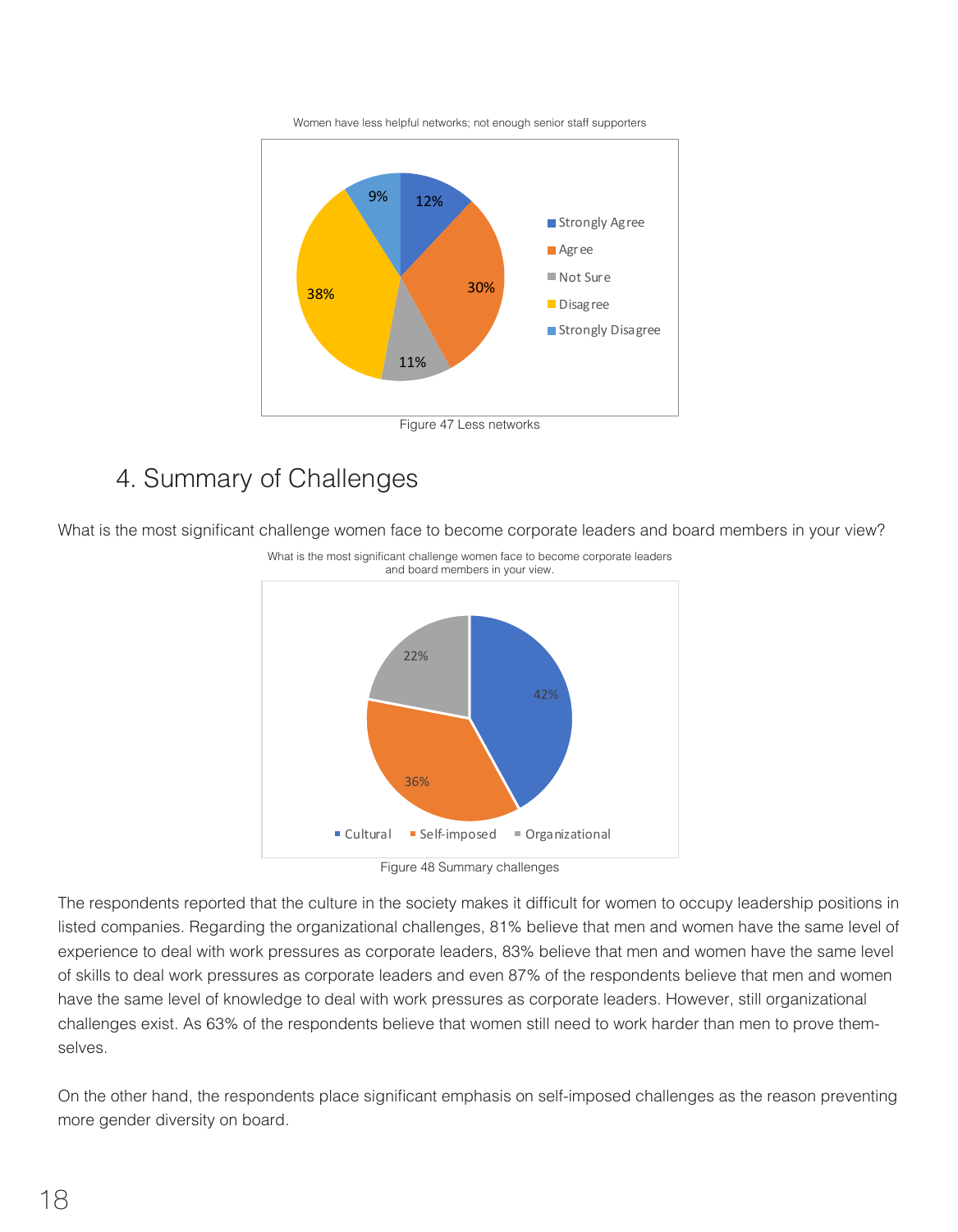In addition to the Top 3 Challenges, the lack of experience to serve as board members and the missing networks to support female senior staff were significant.

#### **Top 3 cultural challenges**

We need to qualify more women to serve on boards and leadership positions as women in the past did not use to work

The company gives men more chances to travel and gain international experience than men

In many cases women do not aspire to be board members or leaders in the company

Figure 49 Top 3 cultural challenges

#### **Top 3 Self-imposed Challenges**

Women tend to sacrifice their own career to support their 1families

Women fear not being able to balance family & work commitments

Women tend to sacrifice their own career to support their partners' career

Figure 51 Top 3 Self-imposed Challenges

# Part 3: Solutions

3

3

2

2

1

The respondents were asked about the way their companies currently support women for leadership positions. The majority of respondents named training and development courses for women in all work levels. Many already set equal opportunity policies as well as special leadership programs. When asked about the most effective practical measures, the respondents named almost the same initiatives that their companies already had in place. In other words, the most effective practical measures for womens advancement were deemed to be training & development programs, special leadership and mentoring programs as well as increasing the number of women in higher education.

| With more HR policies (flexible work times, home office) more<br>women can go to the top of the company |  |
|---------------------------------------------------------------------------------------------------------|--|
| Women need to work harder than men to prove themselves                                                  |  |

**Top 3 Organizational Challenges**

IWomen are less likely to advance to top management positions because they face greater barriers to advance than men

Figure 50 Top 3 Organizational Challenges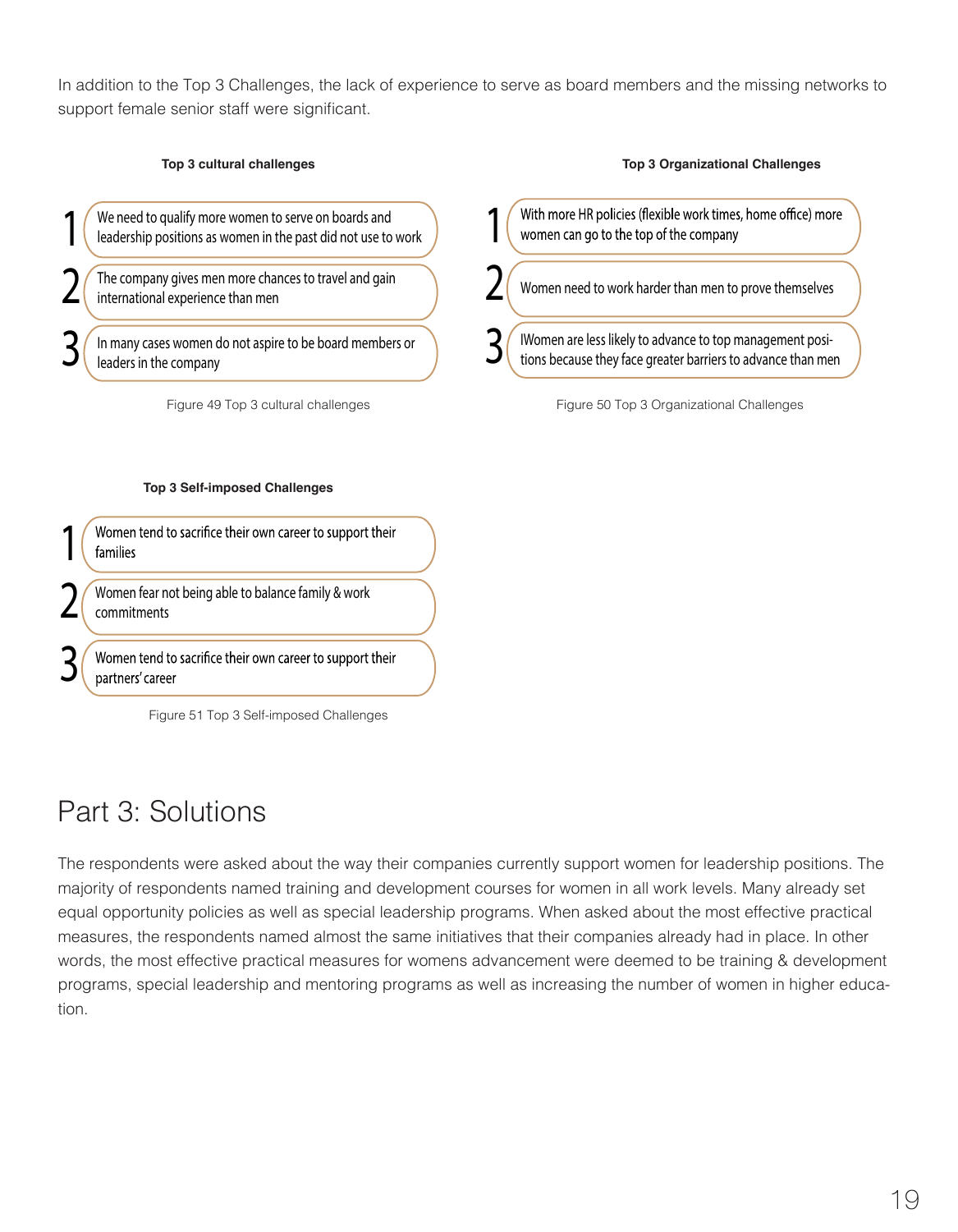| In which way does your company currently support women for leadership<br>positions?    |                                            |                                                       |  |
|----------------------------------------------------------------------------------------|--------------------------------------------|-------------------------------------------------------|--|
| TOP 1: Training &<br>Development                                                       | TOP 2: Equal<br>opportunity policies       | TOP 3: Special<br>leadership programs                 |  |
| What do you think is the most effective, practical measure, for women's<br>advancement |                                            |                                                       |  |
| Training &<br>development<br>programs                                                  | Special leadership &<br>mentoring programs | Increase female<br>higher education/<br>qualification |  |

But if the companies already set the most effective practical measures within their companies, why do we not have a higher female participation? Are there more or other more effective solutions?

This study was not only to identify the difficulties women face in reaching board or senior executive position. Hawkamah also identified possible solutions to support women reaching these positions. The research found out that in general the Implementation of a tracking system on performance and promotions can be one of the major solutions for gender parity. Another solution could be a better transparency in the board nomination process as well as more specific HR initiatives such as flexible working hours and home-office possibilities.

**Top 3 Solutions:**

Implementing a system of tracking progress on performance and promotions is important for gender-parity in the company

Transparency in board nomination process is important to have more women on boards

HR initiatives such as flexible working hours needed.

3

2

1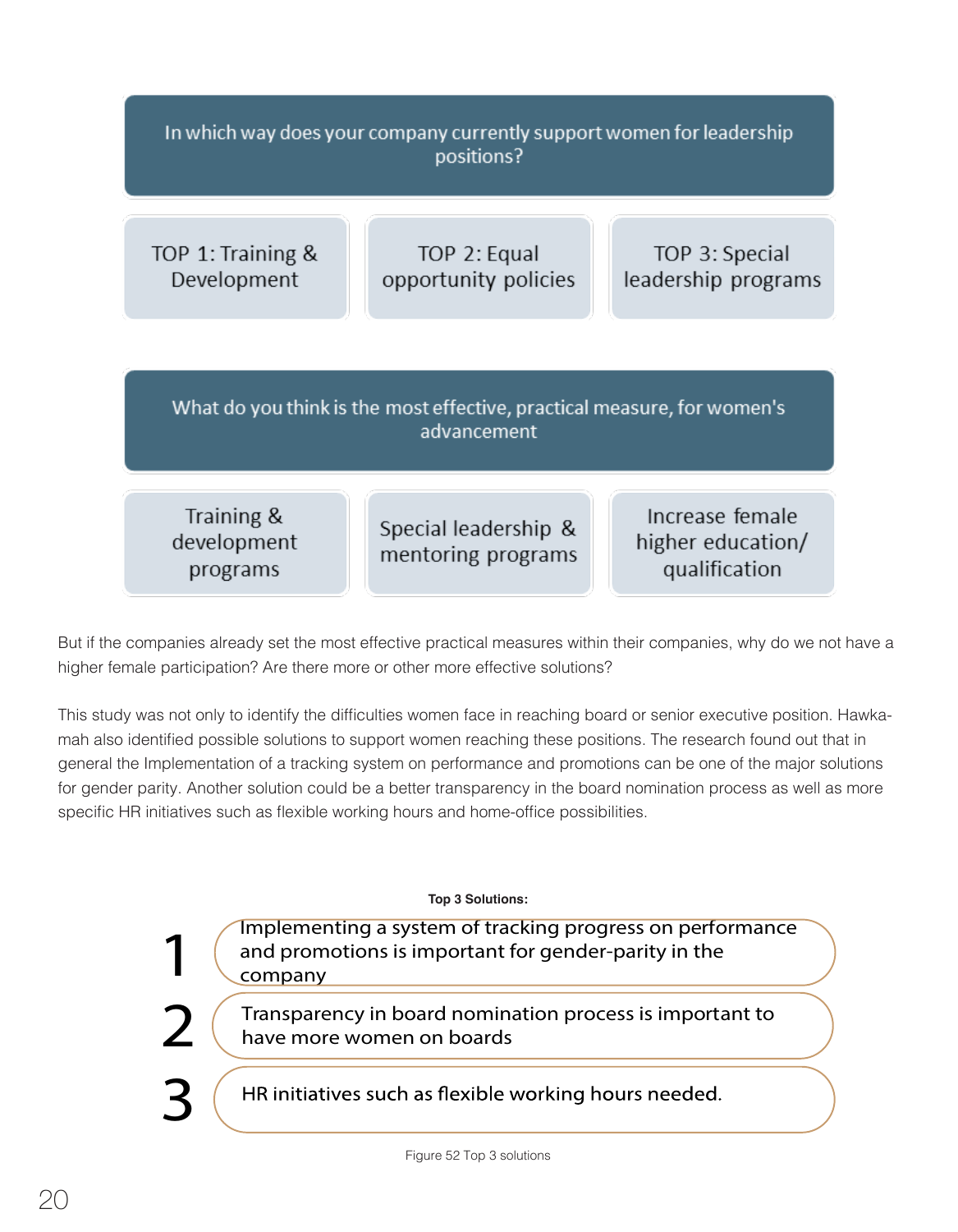

The Respondents feel that implementing a maximum director term limit will enable more women to join boards. Another very effective measure according the Research could be supporting women with giving them access to relevant networks outside the company.



Figure 56 Director term limits **Figure 57 Access to networks** Figure 57 Access to networks

Transparency in the process used to select senior managers will result in more women being selected



Figure 58 Transparency selection of senior managers Figure 59 Inductions Figure 59 Inductions







Our company needs to support women by giving them access to relevant networks outside the company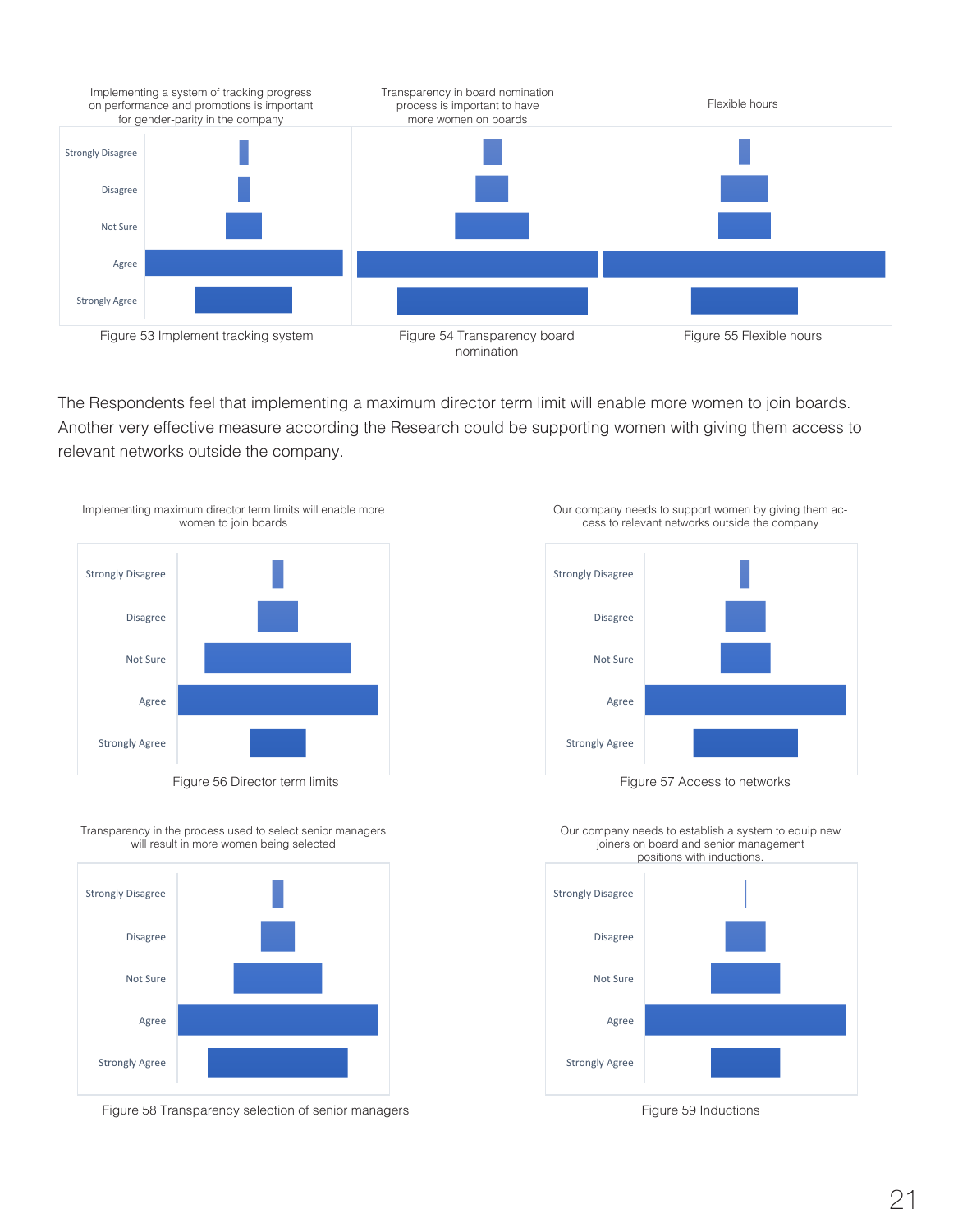70 % of the respondents report that sufficient maternity leave can be another major solution to have more women on board and in senior executive positions.



Figure 60 Sufficient maternity leave

Interestingly, a majority of 69% think that creating quotas for women in senior management positions will help more women to access leadership positions in companies. And even 70% believe that creating quotas for women on boards is a good solution to increase percentage of women on boards.

Hawkamah believes that quota can be an effective solution. However implementing quotas cannot be the final solution as they can only be seen as one of the ingredients needed to crack the glass ceiling by raising awareness and ensuring board effectiveness.